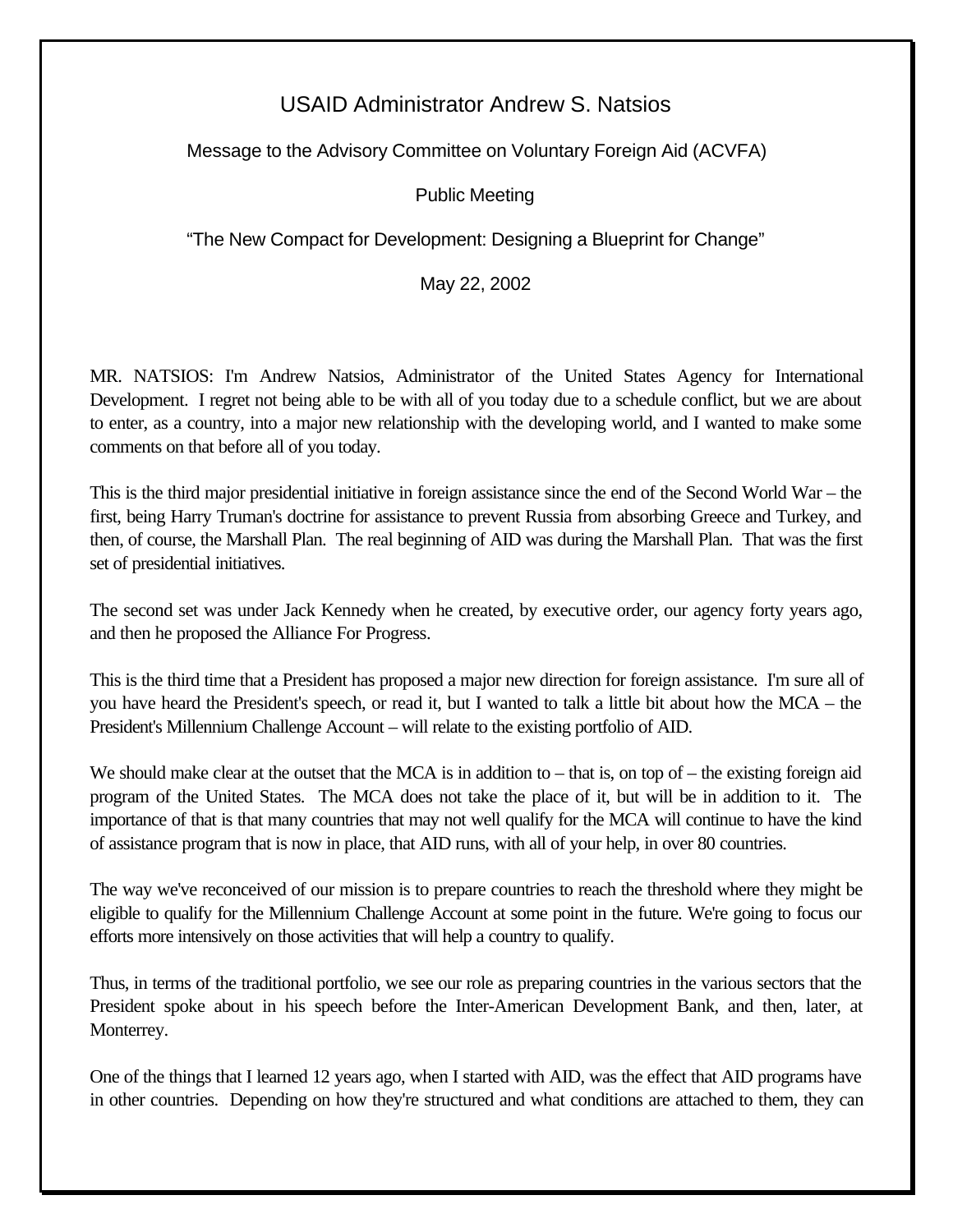either move a country toward reform or impede reform. Or, they may actually support the status quo and undermine reform efforts to move the country in the right direction.

We believe that we need to put more tools in the hands of those forces and individuals in each of the countries we work in, who are trying to change their society but haven't succeeded because there are vested interests opposed to change.

There are vested interests in countries in the north and countries in the south. The question is: How can we put instruments of authority or tools of authority in the hands of the reformers to make changes that will be permanent, that are absorbed into the society, and that will not go away once the aid program stops?

I know that President Bush, Senior, when he initiated the Partnership for the Americas, made an agreement with Latin American democratic leaders that, if their countries were to democratize and establish free markets, the United States would respond by increasing foreign assistance, drafting a free trade agreement, and third, helping with their debt burden, renegotiating their debts.

In the early 1990s many leaders in Latin America told me that they used that program to prevent the oligarchies and the mercantilist interests, and the military in the country, from interfering with their democratic reforms. In other words, the reformers used an American foreign assistance initiative as a way of facilitating and energizing and supporting change – democratic change, free market change – in their societies. And in some ways, this program, as the President has conceived of it, is meant to put a tool in the hands of those people who want to change their societies by supporting them against vested interests.

Finally, I just wanted to say to all of you that the \$5 billion that is talked about in the President's program is a very large amount of money. We will do a lot of damage to this program if there is effort by interest groups to pressure Congress into earmarking this money.

One of the major problems we have in the foreign assistance program is that the people who really know what should be done, where money should be spent in each country, and how it should be spent – the ministers of governments themselves, AID mission directors, the ambassadors to the countries, and civil society, are the ones with the least influence over the allocation of resources because so much is earmarked in the existing program.

We believe that the Millennium Challenge Account, to do its work, to accelerate prosperity and development in the countries of the world that are very poor, will best succeed if we leave the discretion at the local level to make those decisions, and not have them made arbitrarily in Washington.

Thus, avoiding earmarks is a major part of what we think will allow the flexibility for this program to succeed. We're going to need your help, though.

The fact of the matter is that we need the private and public universities in the United States, we need the business community, we need NGOs and private voluntary organizations, local and international NGOs, to work with us on this, particularly in the areas that they have expertise in. One area, of course, is education – public education, primary education – which is a big focus of the President's and a big focus of ours in the Bush administration.

2